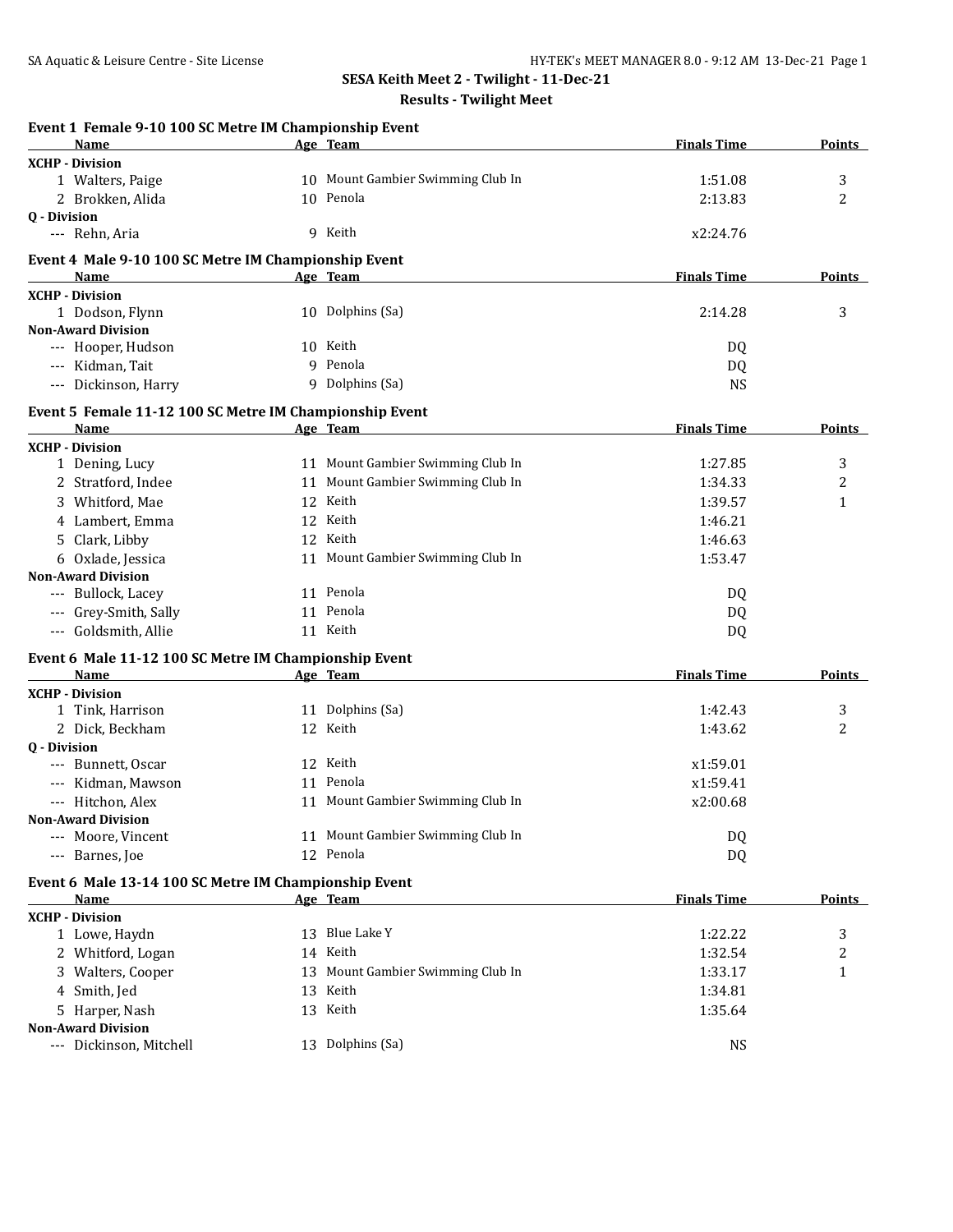#### **Results - Twilight Meet**

| Event 7 Female 13-14 100 SC Metre IM Championship Event |                                                                         |                    |               |
|---------------------------------------------------------|-------------------------------------------------------------------------|--------------------|---------------|
| Name                                                    | Age Team                                                                | <b>Finals Time</b> | <b>Points</b> |
| <b>XCHP - Division</b>                                  |                                                                         |                    |               |
| 1 Edwards, Lucy                                         | 14 Mount Gambier Swimming Club In                                       | 1:23.21            | 3             |
| 2 Flowers, Keira                                        | 14 Blue Lake Y                                                          | 1:29.81            | 2             |
| 3 Hitchon, Caitlin                                      | 13 Mount Gambier Swimming Club In                                       | 1:38.03            | 1             |
| 4 Clark, Della                                          | 13 Keith                                                                | 1:38.70            |               |
| <b>Non-Award Division</b>                               |                                                                         |                    |               |
| --- Smith, Eden                                         | 14 Mount Gambier Swimming Club In                                       | <b>NS</b>          |               |
| Event 9 Female 15-16 100 SC Metre IM Championship Event |                                                                         |                    |               |
| Name                                                    | Age Team                                                                | <b>Finals Time</b> | <b>Points</b> |
| <b>XCHP - Division</b>                                  |                                                                         |                    |               |
| 1 Scott, Charlotte                                      | 15 Mount Gambier Swimming Club In                                       | 1:29.40            | 3             |
| 2 Woodall, Taya                                         | 16 Keith                                                                | 1:34.86            | 2             |
| Event 9 Female 17-24 100 SC Metre IM Championship Event |                                                                         |                    |               |
| Name                                                    | Age Team                                                                | <b>Finals Time</b> | <b>Points</b> |
| <b>XCHP - Division</b>                                  |                                                                         |                    |               |
| 1 Facey, Nikeisha                                       | 18 Mount Gambier Swimming Club In                                       | 1:30.20            | 3             |
| 2 Richman, Macy                                         | 18 Keith                                                                | 1:38.52            | 2             |
|                                                         |                                                                         |                    |               |
| Name                                                    | Event 9 Female 25 & Over 100 SC Metre IM Championship Event<br>Age Team | <b>Finals Time</b> | <b>Points</b> |
| <b>XCHP - Division</b>                                  |                                                                         |                    |               |
| 1 Smith, Sonia                                          | 44 Keith                                                                | 1:29.61            | 3             |
| 0 - Division                                            |                                                                         |                    |               |
| --- Kidman, Sarah                                       | 44 Penola                                                               | x1:59.37           |               |
|                                                         |                                                                         |                    |               |
| Event 10 Male 15-16 100 SC Metre IM Championship Event  |                                                                         |                    |               |
| Name<br><b>XCHP</b> - Division                          | Age Team                                                                | <b>Finals Time</b> | Points        |
| 1 Stratford, Elijah                                     | 15 Mount Gambier Swimming Club In                                       | 1:21.79            | 3             |
|                                                         |                                                                         |                    |               |
| Event 10 Male 17-24 100 SC Metre IM Championship Event  |                                                                         |                    |               |
| Name                                                    | Age Team                                                                | <b>Finals Time</b> | <b>Points</b> |
| <b>XCHP - Division</b>                                  |                                                                         |                    |               |
| 1 Richman, Jack                                         | 21 Keith                                                                | 1:28.12            | 3             |
|                                                         | Event 10 Male 25 & Over 100 SC Metre IM Championship Event              |                    |               |
| Name                                                    | Age Team                                                                | <b>Finals Time</b> | <b>Points</b> |
| <b>XCHP - Division</b>                                  |                                                                         |                    |               |
| 1 Trotter, Luke                                         | 46 Penola                                                               | 1:31.18            | 3             |
| 0 - Division                                            |                                                                         |                    |               |
| --- Brokken, Jason                                      | 51 Penola                                                               | x1:35.82           |               |
| Event 15 Mixed 50 SC Metre Freestyle Graded Event       |                                                                         |                    |               |
| Name                                                    | Age Team                                                                | <b>Finals Time</b> | <b>Points</b> |
| <b>H</b> - Division                                     |                                                                         |                    |               |
| 1 Jones, Riley                                          | 11 Keith                                                                | 43.80              | 3             |
| 2 Bell, Maggie                                          | 11 Penola                                                               | 44.85              | 2             |
| 3 Warnest, Charley                                      | 12 Keith                                                                | 45.82              | 1             |
| 4 Smith, Isaac                                          | 11 Keith                                                                | 46.28              |               |
| 5 Martin, Harry                                         | 12 Keith                                                                | 46.66              |               |
| 6 Dodson, Flynn                                         | 10 Dolphins (Sa)                                                        | 48.27              |               |
| 7 Gillett, Ellen                                        |                                                                         |                    |               |
|                                                         | 26 Keith                                                                | 49.66              |               |
| 8 Kidman, Sarah                                         | 44 Penola                                                               | 50.23              |               |
| Goldsmith, Allie<br>9                                   | 11 Keith                                                                | 50.48              |               |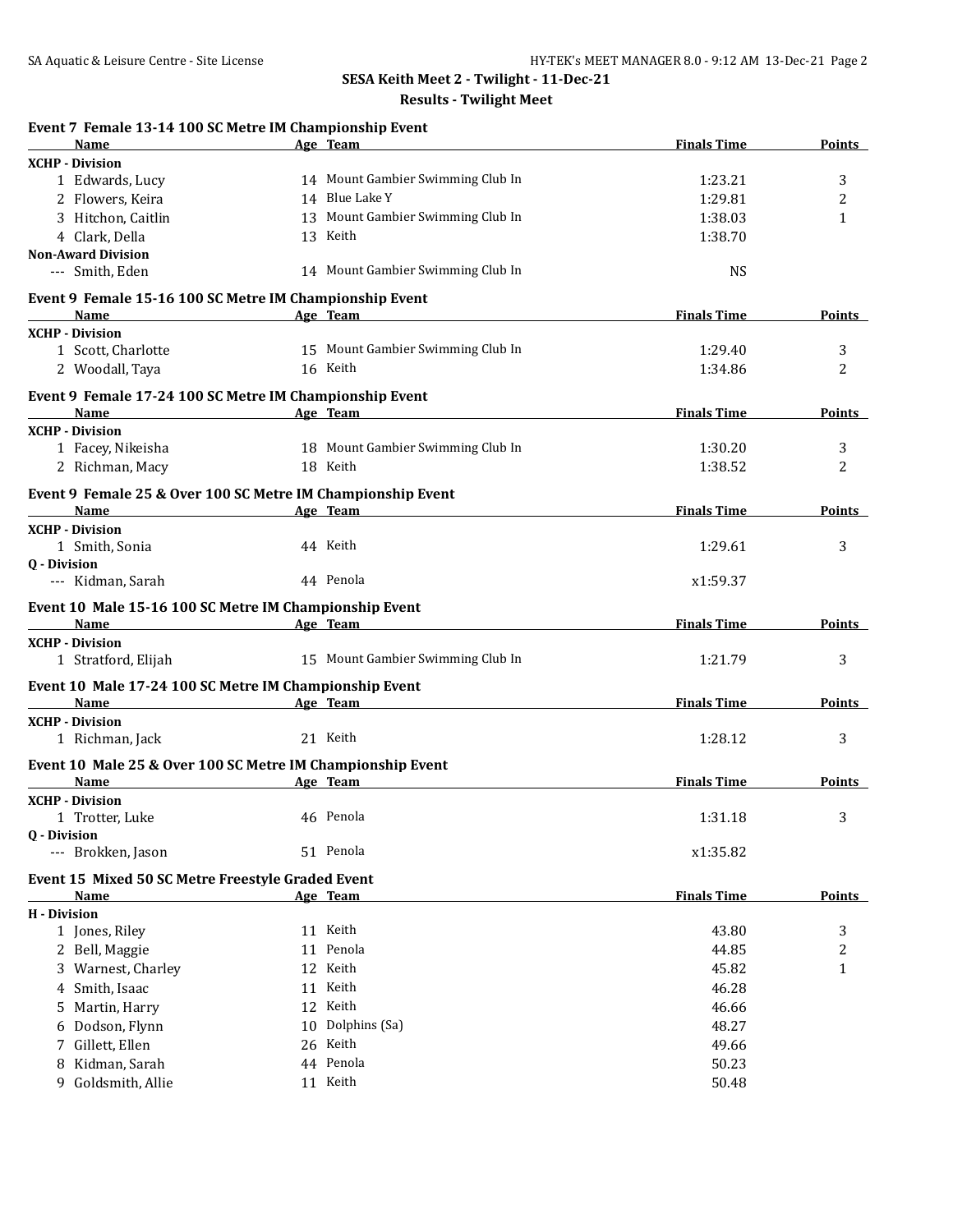# **Results - Twilight Meet**

## **I - Division ... (Event 15 Mixed 50 SC Metre Freestyle Graded Event)**

|                     | <b>Name</b>                                        |    | Age Team                       | <b>Finals Time</b> | <b>Points</b> |
|---------------------|----------------------------------------------------|----|--------------------------------|--------------------|---------------|
| <b>I</b> - Division |                                                    |    |                                |                    |               |
|                     | 1 Kidman, Mawson                                   |    | 11 Penola                      | 46.47              | 3             |
|                     | 2 Brokken, Alida                                   |    | 10 Penola                      | 48.76              | 2             |
|                     | 3 Rehn, Aria                                       |    | 9 Keith                        | 49.26              | $\mathbf{1}$  |
|                     | 4 Little, Kiahna                                   | 10 | Mount Gambier Swimming Club In | 52.13              |               |
|                     | 5 Sanders, Abby                                    |    | 11 Keith                       | 53.15              |               |
|                     | --- Dickinson, Harry                               |    | 9 Dolphins (Sa)                | <b>NS</b>          |               |
| <b>I</b> - Division |                                                    |    |                                |                    |               |
|                     | 1 Morcom, Pippa                                    |    | 10 Keith                       | 47.06              | 3             |
|                     | 2 Vivian, Pippa                                    | 9  | Dolphins (Sa)                  | 48.78              | 2             |
|                     | 3 Barnes, Joe                                      |    | 12 Penola                      | 50.45              | $\mathbf{1}$  |
|                     | 4 Vowles, Annie                                    |    | 10 Keith                       | 50.88              |               |
|                     | 5 Rayson, Charlie                                  |    | 10 Keith                       | 51.84              |               |
|                     | 6 Appelkamp, Lily                                  |    | 10 Keith                       | 52.60              |               |
|                     | 7 Kidman, Tait                                     |    | 9 Penola                       | 54.54              |               |
|                     | 8 Warnest, Lilly                                   |    | 9 Keith                        | 57.60              |               |
| <b>K</b> - Division |                                                    |    |                                |                    |               |
|                     | 1 Gill-O'Donovan, Oisin                            |    | 11 Dolphins (Sa)               | 52.57              | 3             |
|                     | 2 Hooper, Hudson                                   |    | 10 Keith                       | 54.80              | 2             |
|                     | 3 Warnest, Jerry                                   |    | 10 Keith                       | 55.83              | $\mathbf{1}$  |
|                     | 4 Dick, Kensie                                     | 9  | Keith                          | 56.99              |               |
|                     | 5 Bullock, Chloe                                   | 8  | Penola                         | 57.57              |               |
| L - Division        |                                                    |    |                                |                    |               |
|                     | 1 Morcom, Lucy                                     |    | 11 Keith                       | 55.81              | 3             |
|                     | 2 Grey-Smith, Sally                                |    | 11 Penola                      | 56.33              | 2             |
|                     | 3 Bunnett, Hazel                                   |    | 9 Keith                        | 1:02.85            | 1             |
|                     | 4 Moore, Harvey                                    | 9. | Mount Gambier Swimming Club In | 1:03.72            |               |
| <b>M</b> - Division |                                                    |    |                                |                    |               |
|                     | 1 Conlon, Caitlyn                                  |    | 20 Keith                       | 51.81              | 3             |
|                     | 2 Sanders, Emily                                   | 9  | Keith                          | 1:04.67            | 2             |
| N - Division        |                                                    |    |                                |                    |               |
|                     | 1 Krop, Maryke                                     |    | 75 Keith                       | 1:11.80            | 3             |
| <b>0</b> - Division |                                                    |    |                                |                    |               |
|                     | 1 Gill-O'Donovan, Cora                             |    | 8 Dolphins (Sa)                | 1:06.59            | 3             |
|                     | 2 Barnes, Cameron                                  |    | 9 Penola                       | 1:09.86            | 2             |
| P - Division        |                                                    |    |                                |                    |               |
|                     | 1 Tink, Matilda                                    |    | 9 Dolphins (Sa)                | 1:01.70            | 3             |
|                     | 2 Goldsmith, Hayden                                |    | 9 Keith                        | 1:08.40            | 2             |
|                     | --- Dickinson, Molly<br>Did not finish             |    | 6 Dolphins (Sa)                | <b>DNF</b>         |               |
| 0 - Division        |                                                    |    |                                |                    |               |
|                     | 1 Sanders, Patrick                                 |    | 7 Keith                        | 1:12.21            | 3             |
|                     | 2 Grewal, Primrose                                 |    | 9 Penola                       | 1:21.87            | 2             |
|                     | 3 Clark, Elsie                                     |    | 7 Keith                        | 1:43.63            | 1             |
|                     | Event 16 Mixed 100 SC Metre Freestyle Graded Event |    |                                |                    |               |

|                     | <b>Name</b>         |    | Age Team                          | <b>Finals Time</b> | <b>Points</b> |
|---------------------|---------------------|----|-----------------------------------|--------------------|---------------|
| <b>B</b> - Division |                     |    |                                   |                    |               |
|                     | 1 Stratford, Elijah |    | 15 Mount Gambier Swimming Club In | 1:06.84            | 3             |
|                     | 2 Lowe, Haydn       | 13 | Blue Lake Y                       | 1:07.78            |               |
|                     | 3 Rosenzweig, Zac   | 17 | Keith                             | 1:11.94            |               |
|                     | 4 Smith, Sonia      |    | 44 Keith                          | 1:17.15            |               |
| C - Division        |                     |    |                                   |                    |               |
|                     | 1 Edwards, Lucy     |    | 14 Mount Gambier Swimming Club In | 1:13.89            |               |
|                     | 2 Whitford, Logan   | 14 | Keith                             | 1:15.50            |               |
|                     | 3 Flowers, Keira    | 14 | Blue Lake Y                       | 1:16.10            |               |
|                     |                     |    |                                   |                    |               |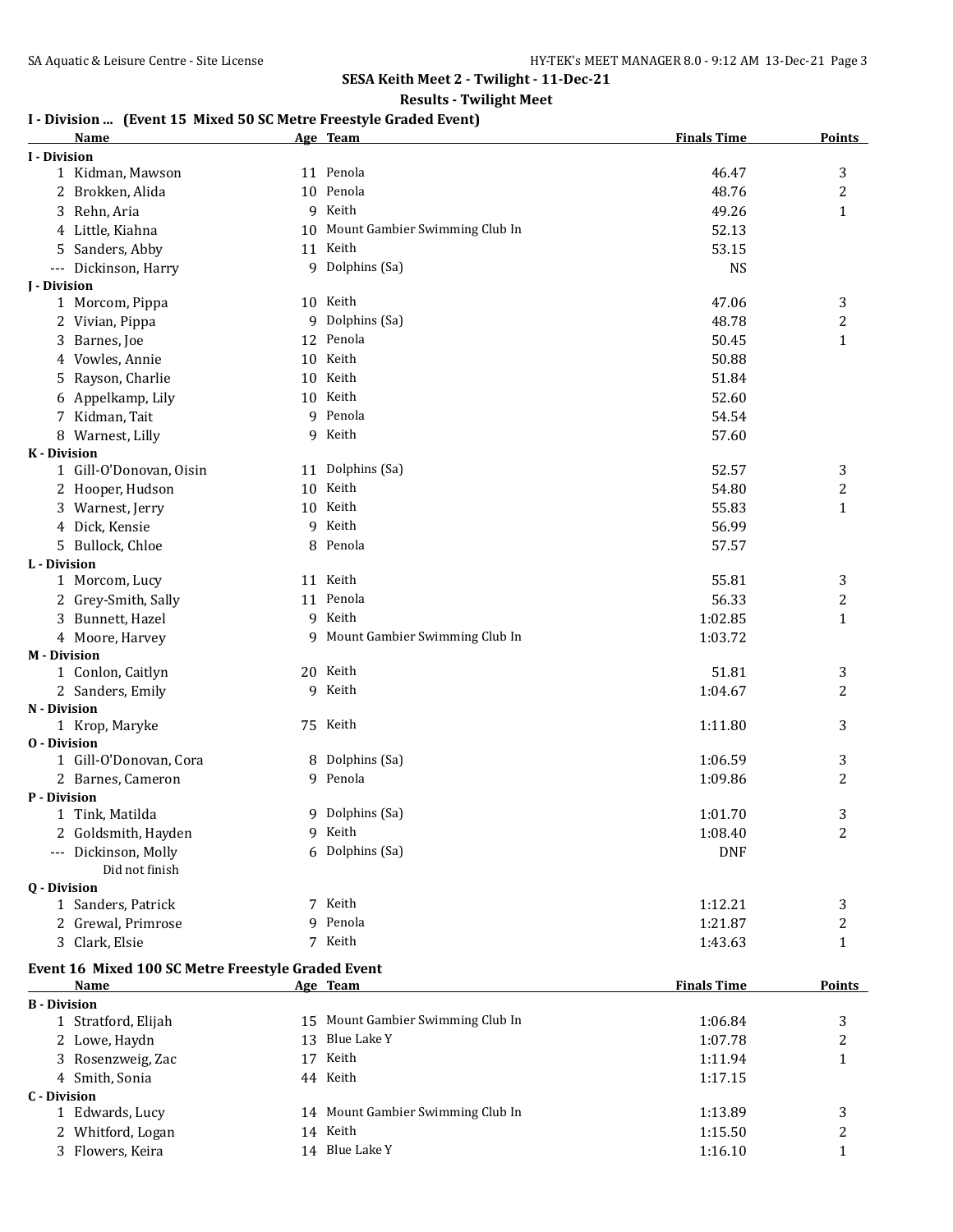#### **Results - Twilight Meet**

# **C - Division ... (Event 16 Mixed 100 SC Metre Freestyle Graded Event)**

|                     | <b>Name</b>             | Age Team                          | <b>Finals Time</b> | <b>Points</b> |
|---------------------|-------------------------|-----------------------------------|--------------------|---------------|
|                     | 4 Scott, Charlotte      | 15 Mount Gambier Swimming Club In | 1:19.89            |               |
|                     | 5 Facey, Nikeisha       | 18 Mount Gambier Swimming Club In | 1:20.43            |               |
|                     | 6 Brokken, Jason        | 51 Penola                         | 1:20.83            |               |
|                     | Richman, Macy           | 18 Keith                          | 1:26.46            |               |
|                     | Trotter, Luke           | 46 Penola                         | DQ                 |               |
|                     | Schmerl, Jonathan       | 21 Keith                          | DQ                 |               |
| <b>D</b> - Division |                         |                                   |                    |               |
|                     | 1 Richman, Jack         | 21 Keith                          | 1:16.15            | 3             |
|                     | 2 Whitford, Mae         | 12 Keith                          | 1:22.43            | 2             |
|                     | 3 Woodall, Taya         | 16 Keith                          | 1:22.75            | 1             |
|                     | 4 Walters, Cooper       | 13 Mount Gambier Swimming Club In | 1:24.87            |               |
|                     | 5 Smith, Jed            | 13 Keith                          | 1:25.34            |               |
|                     | 6 Appelkamp, Riki-Lee   | 39 Keith                          | 1:26.83            |               |
|                     | --- Smith, Eden         | 14 Mount Gambier Swimming Club In | <b>DNF</b>         |               |
|                     | Did not finish          |                                   |                    |               |
| <b>E</b> - Division |                         |                                   |                    |               |
|                     | 1 Moore, Vincent        | 11 Mount Gambier Swimming Club In | 1:24.45            | 3             |
|                     | 2 Harper, Nash          | 13 Keith                          | 1:25.01            | 2             |
|                     | 3 Stratford, Indee      | 11 Mount Gambier Swimming Club In | 1:27.88            | $\mathbf{1}$  |
|                     | 4 Clark, Della          | 13 Keith                          | 1:31.42            |               |
|                     | 5 Lambert, Emma         | 12 Keith                          | 1:31.99            |               |
|                     | 6 Dick, Kali            | 15 Keith                          | 1:34.08            |               |
|                     | --- Dickinson, Mitchell | 13 Dolphins (Sa)                  | <b>DNF</b>         |               |
|                     | Did not finish          |                                   |                    |               |
| F - Division        | 1 Hitchon, Caitlin      | 13 Mount Gambier Swimming Club In | 1:26.32            |               |
|                     | 2 Clark, Libby          | 12 Keith                          | 1:30.79            | 3<br>2        |
|                     | 3 Schreiber, Alexa      | 44 Keith                          | 1:32.94            | $\mathbf{1}$  |
|                     | 4 Dick, Beckham         | 12 Keith                          | 1:33.40            |               |
|                     | 5 Dick, Laticia         | 38 Keith                          | 1:36.16            |               |
|                     | 6 Goldsmith, Mitch      | 13 Keith                          | 1:38.39            |               |
|                     | --- Dening, Lucy        | 11 Mount Gambier Swimming Club In | DQ                 |               |
| <b>G</b> - Division |                         |                                   |                    |               |
|                     | 1 Altus, Maddison       | 12 Keith                          | 1:28.82            | 3             |
|                     | 2 Tink, Harrison        | 11 Dolphins (Sa)                  | 1:33.93            | 2             |
|                     | 3 Walters, Paige        | 10 Mount Gambier Swimming Club In | 1:35.14            | 1             |
|                     | 4 Rosenzweig, Tyson     | 13 Keith                          | 1:35.51            |               |
|                     | 5 Bullock, Lacey        | 11 Penola                         | 1:36.72            |               |
|                     | 6 O'Connor, Declan      | 14 Keith                          | 1:37.85            |               |
|                     | 7 Hitchon, Alex         | 11 Mount Gambier Swimming Club In | 1:38.59            |               |
| 8                   | Bunnett, Oscar          | 12 Keith                          | 1:39.86            |               |
|                     | 9 Vowles, Lily          | 12 Keith                          | 1:40.66            |               |
|                     | 10 Oxlade, Jessica      | 11 Mount Gambier Swimming Club In | 1:42.77            |               |
|                     | 11 Creek, Levi          | 11 Mount Gambier Swimming Club In | 1:43.92            |               |
|                     | 12 Hoffmann, Alexis     | 11 Penola                         | 1:47.91            |               |
|                     | 13 O'Connor, Ashlyn     | 10 Keith                          | 1:52.78            |               |
|                     | 14 Dodson, Cooper       | 12 Dolphins (Sa)                  | 1:55.48            |               |
|                     |                         |                                   |                    |               |

# **Event 17 Mixed 25 SC Metre Butterfly Graded Event**

|              | Name             | Age Team    | <b>Finals Time</b>                      | <b>Points</b> |
|--------------|------------------|-------------|-----------------------------------------|---------------|
| 0 - Division |                  |             |                                         |               |
|              | 1 Little, Kiahna | 10.         | Mount Gambier Swimming Club In<br>26.01 |               |
|              | 2 Barnes, Joe    | 12 Penola   | 28.61                                   | ▵             |
|              | 3 Brokken, Alida | 10 Penola   | 28.88                                   |               |
|              | 4 Kidman, Mawson | 11 Penola   | 29.38                                   |               |
|              | 5 Smith, Isaac   | Keith<br>11 | 31.84                                   |               |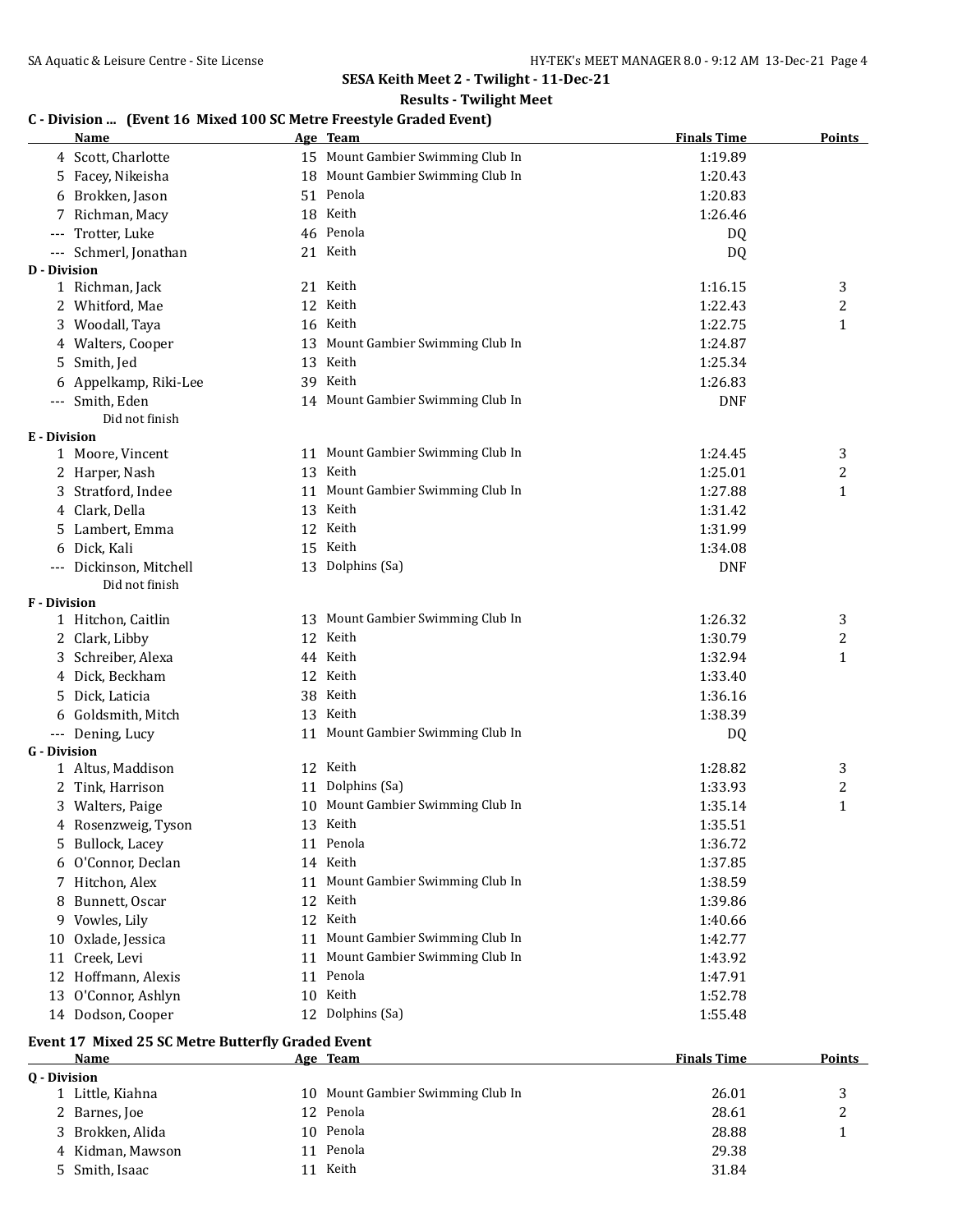# **Results - Twilight Meet**

# **Q - Division ... (Event 17 Mixed 25 SC Metre Butterfly Graded Event)**

|       | Name                     |    | Age Team        | <b>Finals Time</b> | <b>Points</b> |
|-------|--------------------------|----|-----------------|--------------------|---------------|
|       | 6 Goldsmith, Allie       |    | 11 Keith        | 32.01              |               |
|       | 7 Dick, Kensie           | 9  | Keith           | 33.39              |               |
|       | 8 Hooper, Hudson         |    | 10 Keith        | 34.10              |               |
|       | 9 Hoffmann, Alexis       |    | 11 Penola       | 34.52              |               |
|       | *10 Bullock, Chloe       |    | 8 Penola        | 35.11              |               |
|       | *10 Rayson, Charlie      |    | 10 Keith        | 35.11              |               |
|       | 12 Rehn. Aria            | 9  | Keith           | 35.38              |               |
|       | 13 Sanders, Emily        |    | 9 Keith         | 35.92              |               |
|       | 14 Tink, Matilda         |    | 9 Dolphins (Sa) | 36.08              |               |
|       | 15 Kidman, Tait          | 9  | Penola          | 37.67              |               |
|       | 16 Gill-O'Donovan, Oisin | 11 | Dolphins (Sa)   | 43.80              |               |
| $---$ | Dickinson, Molly         |    | 6 Dolphins (Sa) | NS.                |               |
|       |                          |    |                 |                    |               |

#### **Event 18 Mixed 50 SC Metre Butterfly Graded Event**

|                     | <b>Name</b>             | Age Team                          | <b>Finals Time</b> | <u>Points</u>  |
|---------------------|-------------------------|-----------------------------------|--------------------|----------------|
| <b>C</b> - Division |                         |                                   |                    |                |
|                     | 1 Stratford, Elijah     | 15 Mount Gambier Swimming Club In | 34.26              | 3              |
|                     | 2 Edwards, Lucy         | 14 Mount Gambier Swimming Club In | 35.87              | $\overline{2}$ |
| <b>D</b> - Division |                         |                                   |                    |                |
|                     | 1 Lowe, Haydn           | 13 Blue Lake Y                    | 35.62              | 3              |
|                     | 2 Dening, Lucy          | 11 Mount Gambier Swimming Club In | 36.78              | $\overline{c}$ |
|                     | 3 Flowers, Keira        | 14 Blue Lake Y                    | 37.20              | $\mathbf{1}$   |
|                     | 4 Smith, Sonia          | 44 Keith                          | 40.60              |                |
| <b>E</b> - Division |                         |                                   |                    |                |
|                     | 1 Richman, Jack         | 21 Keith                          | 38.81              | 3              |
|                     | 2 Facey, Nikeisha       | 18 Mount Gambier Swimming Club In | 40.22              | $\overline{c}$ |
|                     | 3 Woodall, Taya         | 16 Keith                          | 41.60              | $\mathbf{1}$   |
|                     | 4 Richman, Macy         | 18 Keith                          | 43.90              |                |
|                     | --- Scott, Charlotte    | 15 Mount Gambier Swimming Club In | DQ                 |                |
|                     | --- Smith, Eden         | 14 Mount Gambier Swimming Club In | <b>NS</b>          |                |
| F - Division        |                         |                                   |                    |                |
|                     | 1 Trotter, Luke         | 46 Penola                         | 43.30              | 3              |
|                     | 2 Stratford, Indee      | 11 Mount Gambier Swimming Club In | 45.18              | 2              |
|                     | 3 Smith, Jed            | 13 Keith                          | 47.81              | 1              |
| <b>G</b> - Division |                         |                                   |                    |                |
|                     | 1 Moore, Vincent        | 11 Mount Gambier Swimming Club In | 44.20              | 3              |
|                     | 2 Hodges, Darcy         | 10 Blue Lake Y                    | 45.46              | 2              |
|                     | 3 Walters, Cooper       | 13 Mount Gambier Swimming Club In | 46.96              | $\mathbf{1}$   |
|                     | 4 Appelkamp, Riki-Lee   | 39 Keith                          | 47.45              |                |
|                     | --- Dickinson, Mitchell | 13 Dolphins (Sa)                  | <b>NS</b>          |                |
| H - Division        |                         |                                   |                    |                |
|                     | 1 Clark, Della          | 13 Keith                          | 48.72              | 3              |
|                     | 2 Whitford, Logan       | 14 Keith                          | 49.51              | 2              |
| <b>I</b> - Division |                         |                                   |                    |                |
|                     | 1 Hitchon, Caitlin      | 13 Mount Gambier Swimming Club In | 55.44              | 3              |
| <b>J</b> - Division |                         |                                   |                    |                |
|                     | 1 Harper, Nash          | 13 Keith                          | 51.14              | 3              |
|                     | --- Bunnett, Oscar      | 12 Keith                          | DQ                 |                |
| <b>K</b> - Division |                         |                                   |                    |                |
|                     | 1 Walters, Paige        | 10 Mount Gambier Swimming Club In | 56.89              | 3              |
|                     | 2 Kidman, Sarah         | 44 Penola                         | 58.89              | 2              |
| L - Division        | 1 Tink, Harrison        | 11 Dolphins (Sa)                  | 48.76              | 3              |
|                     |                         | 11 Mount Gambier Swimming Club In |                    | $\overline{2}$ |
| <b>M</b> - Division | 2 Oxlade, Jessica       |                                   | 1:04.76            |                |
|                     | 1 Sanders, Abby         | 11 Keith                          | 1:05.06            | 3              |
|                     |                         |                                   |                    |                |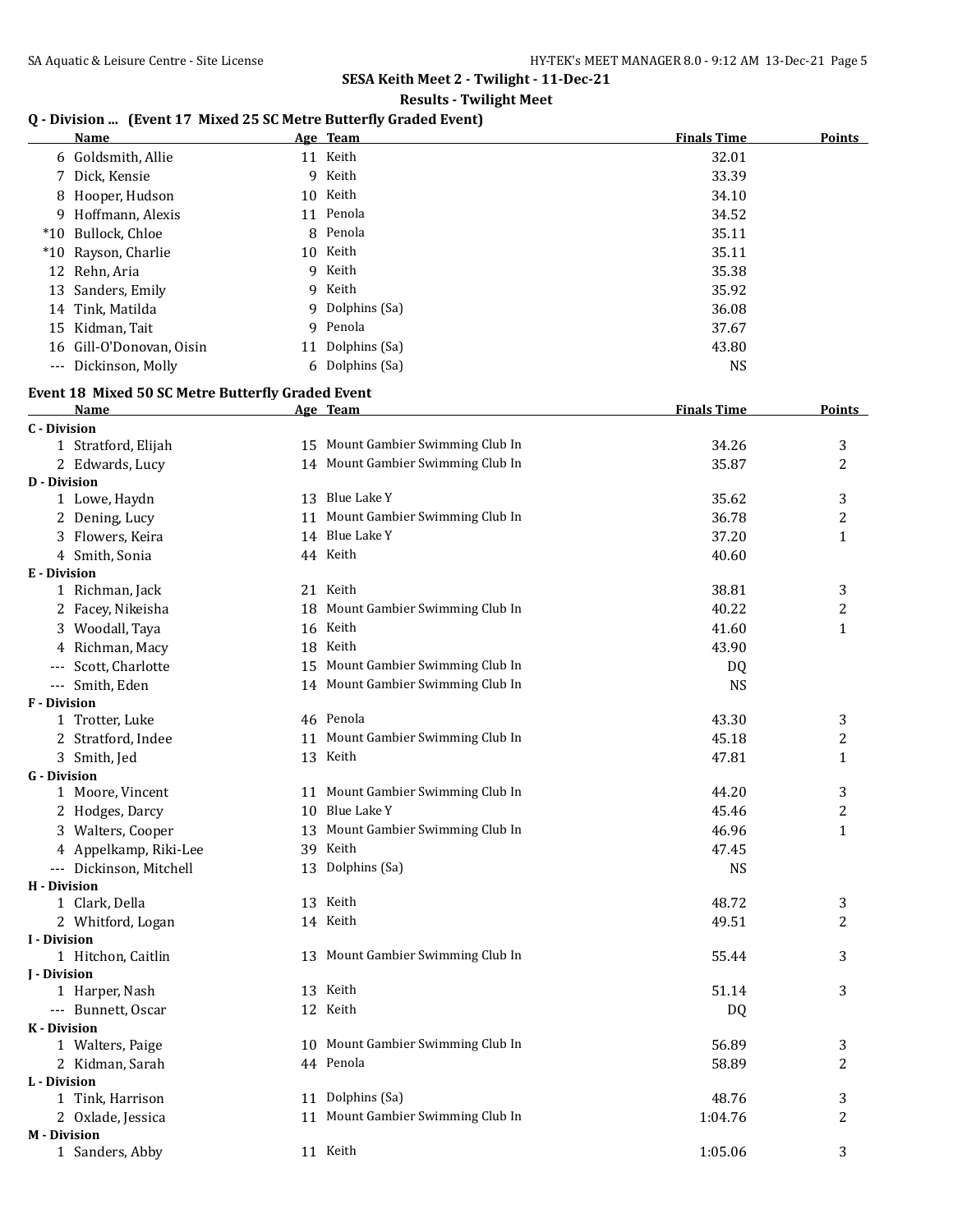#### **Results - Twilight Meet**

## **N - Division ... (Event 18 Mixed 50 SC Metre Butterfly Graded Event)**

|                     | <b>Name</b>          |    | Age Team                       | <b>Finals Time</b> | <b>Points</b> |
|---------------------|----------------------|----|--------------------------------|--------------------|---------------|
| N - Division        |                      |    |                                |                    |               |
|                     | 1 Clark, Libby       |    | 12 Keith                       | 1:02.81            | 3             |
| <b>P</b> - Division |                      |    |                                |                    |               |
|                     | 1 Gillett, Ellen     |    | 26 Keith                       | 1:06.33            | 3             |
|                     | 2 Hitchon, Alex      | 11 | Mount Gambier Swimming Club In | 1:10.75            | າ             |
|                     | 3 Dodson, Flynn      |    | 10 Dolphins (Sa)               | 1:13.94            |               |
|                     | --- Jones, Riley     | 11 | Keith                          | DQ                 |               |
| <b>Q</b> - Division |                      |    |                                |                    |               |
|                     | 1 Bullock, Lacey     | 11 | Penola                         | 1:00.31            | 3             |
|                     | --- Altus, Maddison  | 12 | Keith                          | <b>SCR</b>         |               |
|                     | --- Dickinson, Harry | 9  | Dolphins (Sa)                  | <b>SCR</b>         |               |

# **Event 19 Mixed 50 SC Metre Backstroke Graded Event**<br>Name Age Team

|                     | Name                 |    | Age Team                          | <b>Finals Time</b> | <b>Points</b>  |
|---------------------|----------------------|----|-----------------------------------|--------------------|----------------|
| <b>H</b> - Division |                      |    |                                   |                    |                |
|                     | 1 Whitford, Mae      |    | 12 Keith                          | 48.00              | 3              |
|                     | 2 Dick, Beckham      |    | 12 Keith                          | 48.37              | 2              |
|                     | 3 Oxlade, Jessica    |    | 11 Mount Gambier Swimming Club In | 48.89              | $\mathbf{1}$   |
|                     | 4 Walters, Paige     |    | 10 Mount Gambier Swimming Club In | 49.39              |                |
|                     | 5 Tink, Harrison     |    | 11 Dolphins (Sa)                  | 49.83              |                |
|                     | 6 Clark, Libby       |    | 12 Keith                          | 51.55              |                |
|                     | 7 Rosenzweig, Tyson  |    | 13 Keith                          | 55.43              |                |
|                     | 8 Goldsmith, Mitch   |    | 13 Keith                          | 55.67              |                |
| <b>I</b> - Division |                      |    |                                   |                    |                |
|                     | 1 O'Connor, Declan   |    | 14 Keith                          | 48.18              | 3              |
|                     | 2 Vowles, Lily       |    | 12 Keith                          | 51.87              | 2              |
|                     | 3 Altus, Maddison    |    | 12 Keith                          | 52.21              | $\mathbf{1}$   |
|                     | 4 Creek, Levi        |    | 11 Mount Gambier Swimming Club In | 52.30              |                |
|                     | 5 Lambert, Emma      |    | 12 Keith                          | 53.01              |                |
|                     | 6 Smith, Isaac       |    | 11 Keith                          | 58.19              |                |
|                     | 7 Bullock, Lacey     |    | 11 Penola                         | 58.96              |                |
|                     | 8 Bunnett, Oscar     |    | 12 Keith                          | 1:00.79            |                |
| <b>I</b> - Division |                      |    |                                   |                    |                |
|                     | 1 O'Connor, Ashlyn   |    | 10 Keith                          | 55.11              | 3              |
|                     | 2 Rehn, Aria         | 9  | Keith                             | 57.57              | 2              |
| <b>K</b> - Division |                      |    |                                   |                    |                |
|                     | 1 Martin, Harry      |    | 12 Keith                          | 57.51              | 3              |
|                     | 2 Hitchon, Alex      | 11 | Mount Gambier Swimming Club In    | 58.52              | $\overline{c}$ |
|                     | 3 Warnest, Charley   |    | 12 Keith                          | 59.75              | $\mathbf{1}$   |
|                     | *4 Kidman, Sarah     |    | 44 Penola                         | 59.88              |                |
|                     | *4 Kidman, Mawson    |    | 11 Penola                         | 59.88              |                |
|                     | 6 Little, Kiahna     | 10 | Mount Gambier Swimming Club In    | 1:00.62            |                |
|                     | 7 Barnes, Joe        |    | 12 Penola                         | 1:01.08            |                |
| 8                   | Goldsmith, Allie     |    | 11 Keith                          | 1:01.25            |                |
|                     | 9 Dodson, Cooper     |    | 12 Dolphins (Sa)                  | 1:03.08            |                |
|                     | 10 Dodson, Flynn     |    | 10 Dolphins (Sa)                  | 1:03.62            |                |
|                     | 11 Bullock, Chloe    | 8  | Penola                            | 1:03.97            |                |
|                     | 12 Gillett, Ellen    |    | 26 Keith                          | 1:09.74            |                |
|                     | --- Hoffmann, Alexis |    | 11 Penola                         | DQ                 |                |
| L - Division        |                      |    |                                   |                    |                |
|                     | 1 Jones, Riley       |    | 11 Keith                          | 56.60              | 3              |
|                     | 2 Bell, Maggie       |    | 11 Penola                         | 57.37              | 2              |
|                     | 3 Brokken, Alida     |    | 10 Penola                         | 1:00.74            | $\mathbf{1}$   |
|                     | 4 Kidman, Tait       |    | 9 Penola                          | 1:01.44            |                |
|                     | 5 Appelkamp, Lily    |    | 10 Keith                          | 1:03.16            |                |
|                     | 6 Sanders, Abby      |    | 11 Keith                          | 1:04.04            |                |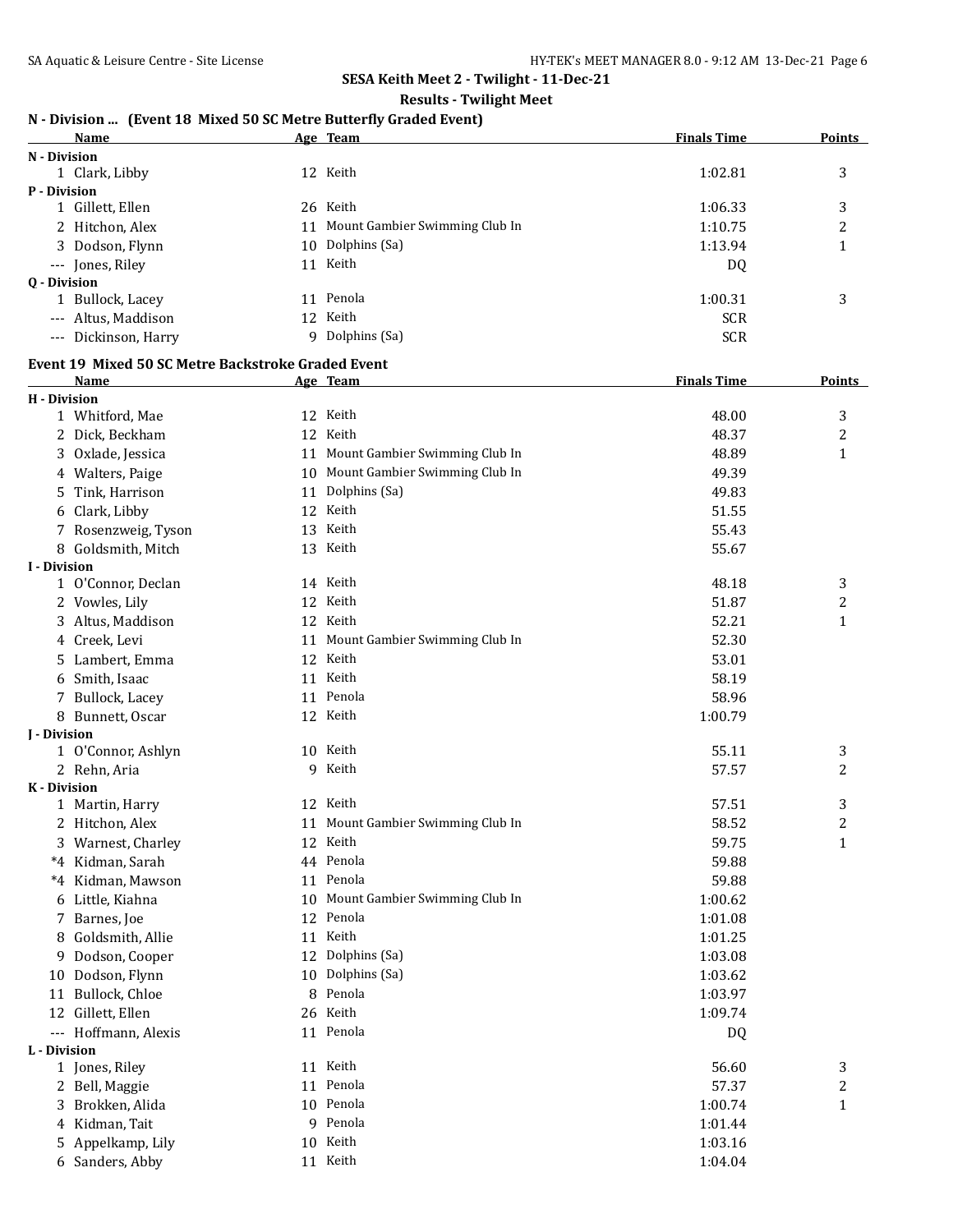#### **Results - Twilight Meet**

# **L - Division ... (Event 19 Mixed 50 SC Metre Backstroke Graded Event)**

|                     | Name                                                |    | Age Team                          | <b>Finals Time</b> | <b>Points</b>  |
|---------------------|-----------------------------------------------------|----|-----------------------------------|--------------------|----------------|
|                     | 7 Warnest, Lilly                                    |    | 9 Keith                           | 1:10.58            |                |
| <b>M</b> - Division |                                                     |    |                                   |                    |                |
|                     | 1 Hooper, Hudson                                    |    | 10 Keith                          | 1:02.67            | 3              |
|                     | 2 Morcom, Pippa                                     |    | 10 Keith                          | 1:05.18            | 2              |
|                     | 3 Moore, Harvey                                     |    | 9 Mount Gambier Swimming Club In  | 1:07.39            | 1              |
|                     | 4 Morcom, Lucy                                      |    | 11 Keith                          | 1:10.31            |                |
|                     | 5 Vowles, Annie                                     |    | 10 Keith                          | 1:10.78            |                |
|                     | 6 Dick, Kensie                                      |    | 9 Keith                           | 1:14.60            |                |
|                     | 7 Barnes, Cameron                                   |    | 9 Penola                          | 1:21.04            |                |
|                     | --- Dickinson, Harry                                |    | 9 Dolphins (Sa)                   | <b>DNF</b>         |                |
|                     | Did not finish                                      |    |                                   |                    |                |
| N - Division        |                                                     |    |                                   |                    |                |
|                     | 1 Warnest, Jerry                                    |    | 10 Keith                          | 1:03.80            | 3              |
|                     | 2 Rayson, Charlie                                   |    | 10 Keith                          | 1:14.08            | 2              |
| <b>0</b> - Division |                                                     |    |                                   |                    |                |
|                     | 1 Vivian, Pippa                                     |    | 9 Dolphins (Sa)                   | 1:01.88            | 3              |
|                     | 2 Gill-O'Donovan, Oisin                             |    | 11 Dolphins (Sa)                  | 1:03.40            | $\overline{c}$ |
|                     | 3 Grey-Smith, Sally                                 |    | 11 Penola                         | 1:09.51            | $\mathbf{1}$   |
|                     | 4 Bunnett, Hazel                                    |    | 9 Keith                           | 1:10.55            |                |
|                     | 5 Sanders, Emily                                    |    | 9 Keith                           | 1:18.55            |                |
| P - Division        |                                                     |    |                                   |                    |                |
|                     | 1 Krop, Maryke                                      |    | 75 Keith                          | 1:14.67            | 3              |
| <b>0</b> - Division |                                                     |    |                                   |                    |                |
|                     | 1 Conlon, Caitlyn                                   |    | 20 Keith                          | 1:06.76            | 3              |
|                     | 2 Tink, Matilda                                     |    | 9 Dolphins (Sa)                   | 1:17.04            | 2              |
|                     | 3 Gill-O'Donovan, Cora                              | 8  | Dolphins (Sa)                     | 1:19.10            | 1              |
|                     | 4 Clark, Elsie                                      |    | 7 Keith                           | 1:42.63            |                |
|                     | --- Dickinson, Molly                                |    | 6 Dolphins (Sa)                   | <b>NS</b>          |                |
|                     |                                                     |    |                                   |                    |                |
|                     | Event 20 Mixed 100 SC Metre Backstroke Graded Event |    |                                   |                    |                |
|                     | Name                                                |    | Age Team                          | <b>Finals Time</b> | <b>Points</b>  |
| <b>C</b> - Division |                                                     |    | 13 Blue Lake Y                    | 1:21.76            | 3              |
| <b>D</b> - Division | 1 Lowe, Haydn                                       |    |                                   |                    |                |
|                     | 1 Stratford, Elijah                                 |    | 15 Mount Gambier Swimming Club In | 1:17.69            | 3              |
|                     | 2 Edwards, Lucy                                     |    | 14 Mount Gambier Swimming Club In | 1:19.89            | 2              |
| E - Division        |                                                     |    |                                   |                    |                |
|                     | 1 Rosenzweig, Zac                                   |    | 17 Keith                          | 1:27.46            | 3              |
|                     | 2 Smith, Sonia                                      |    | 44 Keith                          | 1:36.08            | 2              |
| <b>F</b> - Division |                                                     |    |                                   |                    |                |
|                     | 1 Scott, Charlotte                                  |    | 15 Mount Gambier Swimming Club In | 1:31.75            | 3              |
|                     | 2 Facey, Nikeisha                                   | 18 | Mount Gambier Swimming Club In    | 1:36.15            | 2              |
|                     | 3 Woodall, Taya                                     | 16 | Keith                             | 1:37.80            | 1              |
|                     | 4 Walters, Cooper                                   |    | 13 Mount Gambier Swimming Club In | 1:40.06            |                |
|                     | 5 Harper, Nash                                      |    | 13 Keith                          | 1:44.64            |                |
| 6                   | Trotter, Luke                                       |    | 46 Penola                         | 1:52.83            |                |
|                     | Smith, Eden                                         |    | 14 Mount Gambier Swimming Club In |                    |                |
| $---$               |                                                     |    | 13 Dolphins (Sa)                  | NS                 |                |
| <b>G</b> - Division | Dickinson, Mitchell                                 |    |                                   | NS                 |                |
|                     | 1 Dening, Lucy                                      |    | 11 Mount Gambier Swimming Club In | 1:31.10            | 3              |
|                     | 2 Moore, Vincent                                    | 11 | Mount Gambier Swimming Club In    | 1:36.45            | 2              |
|                     |                                                     | 11 | Mount Gambier Swimming Club In    |                    |                |
|                     | 3 Stratford, Indee                                  |    |                                   | 1:37.75            | 1              |
|                     | 4 Richman, Jack                                     |    | 21 Keith                          | 1:38.10            |                |
|                     | 5 Hodges, Darcy                                     | 10 | Blue Lake Y                       | 1:40.05            |                |
|                     | 6 Dick, Kali                                        |    | 15 Keith                          | 1:42.23            |                |
|                     | 7 Clark, Della                                      |    | 13 Keith                          | 1:44.34            |                |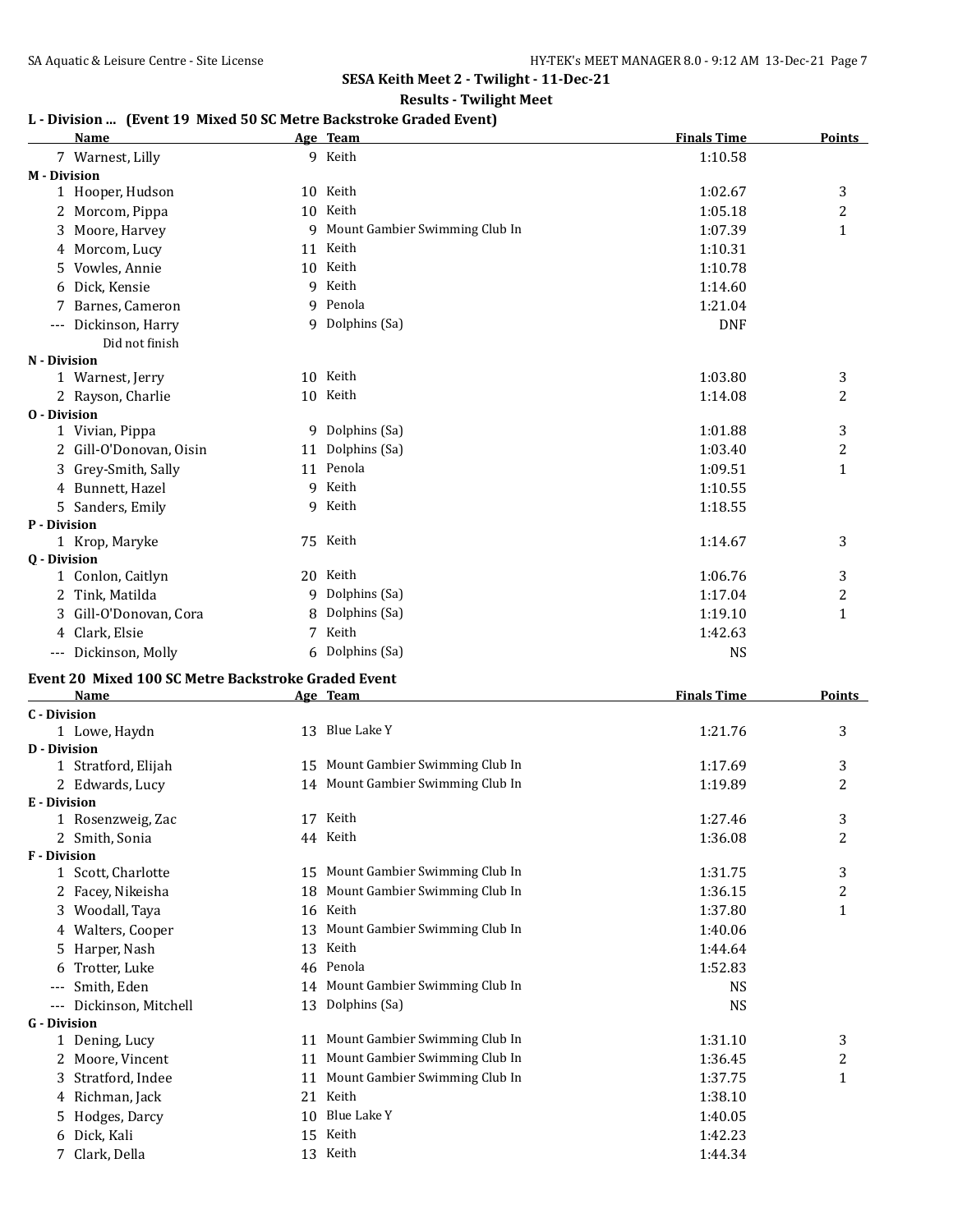### **SESA Keith Meet 2 - Twilight - 11-Dec-21 Results - Twilight Meet**

| G - Division  (Event 20 Mixed 100 SC Metre Backstroke Graded Event)<br><b>Name</b> |    | Age Team                          | <b>Finals Time</b> | <b>Points</b>  |
|------------------------------------------------------------------------------------|----|-----------------------------------|--------------------|----------------|
| 8 Hitchon, Caitlin                                                                 |    | 13 Mount Gambier Swimming Club In | 1:46.30            |                |
| 9 Brokken, Jason                                                                   |    | 51 Penola                         | 1:47.20            |                |
| --- Smith, Jed                                                                     |    | 13 Keith                          | <b>DNF</b>         |                |
| Did not finish                                                                     |    |                                   |                    |                |
| --- Whitford, Logan                                                                |    | 14 Keith                          | <b>NS</b>          |                |
|                                                                                    |    |                                   |                    |                |
| Event 21 Mixed 50 SC Metre Breaststroke Graded Event                               |    |                                   |                    |                |
| Name                                                                               |    | Age Team                          | <b>Finals Time</b> | <b>Points</b>  |
| H - Division                                                                       |    |                                   |                    |                |
| 1 Richman, Jack                                                                    |    | 21 Keith                          | 48.68              | 3              |
| 2 Trotter, Luke                                                                    |    | 46 Penola                         | 49.59              | $\overline{c}$ |
| Stratford, Indee<br>3                                                              | 11 | Mount Gambier Swimming Club In    | 50.15              | $\mathbf{1}$   |
| 4 Whitford, Logan                                                                  |    | 14 Keith                          | 50.96              |                |
| Facey, Nikeisha<br>5                                                               | 18 | Mount Gambier Swimming Club In    | 51.09              |                |
| Brokken, Jason                                                                     | 51 | Penola                            | 51.10              |                |
| 7 Dick, Laticia                                                                    | 38 | Keith                             | 51.26              |                |
| 8 Dening, Lucy                                                                     | 11 | Mount Gambier Swimming Club In    | 51.44              |                |
| 9 Kidman, Sarah                                                                    |    | 44 Penola                         | 51.55              |                |
| 10 Schreiber, Alexa                                                                |    | 44 Keith                          | 53.00              |                |
| 11 Walters, Cooper                                                                 |    | 13 Mount Gambier Swimming Club In | 54.05              |                |
| 12 Clark, Della                                                                    |    | 13 Keith                          | 54.60              |                |
| 13 Woodall, Taya                                                                   |    | 16 Keith                          | 55.16              |                |
| 14 Clark, Libby                                                                    |    | 12 Keith                          | 55.61              |                |
| 15 Richman, Macy                                                                   |    | 18 Keith                          | 56.51              |                |
| --- Dickinson, Mitchell                                                            |    | 13 Dolphins (Sa)                  | <b>NS</b>          |                |
| <b>I</b> - Division                                                                |    |                                   |                    |                |
| 1 Hodges, Darcy                                                                    |    | 10 Blue Lake Y                    | 50.98              | 3              |
| 2 Rosenzweig, Tyson                                                                | 13 | Keith                             | 52.69              | 2              |
| 3 Lambert, Emma                                                                    |    | 12 Keith                          | 53.20              | $\mathbf{1}$   |
| 4 Moore, Vincent                                                                   |    | 11 Mount Gambier Swimming Club In | 55.22              |                |
| 5 Whitford, Mae                                                                    |    | 12 Keith                          | 55.40              |                |
| 6 Kidman, Mawson                                                                   |    | 11 Penola                         | 1:01.11            |                |
| --- Smith, Eden                                                                    |    | 14 Mount Gambier Swimming Club In | <b>NS</b>          |                |
| --- Sanders, Deborah                                                               |    | 45 Keith                          | <b>NS</b>          |                |
| <b>I</b> - Division                                                                |    |                                   |                    |                |
| 1 Hitchon, Caitlin                                                                 |    | 13 Mount Gambier Swimming Club In | 53.67              | 3              |
| 2<br>Vowles, Lily                                                                  |    | 12 Keith                          | 56.25              | 2              |
| Harper, Nash<br>3                                                                  |    | 13 Keith                          | 57.93              | $\mathbf{1}$   |
| Dick, Beckham<br>$---$                                                             |    | 12 Keith                          | DQ                 |                |
| Smith, Jed<br>$\qquad \qquad - -$                                                  |    | 13 Keith                          | <b>NS</b>          |                |
| L - Division                                                                       |    |                                   |                    |                |
| 1 Gillett, Ellen                                                                   |    | 26 Keith                          | 59.58              | 3              |
| 2 Goldsmith, Mitch                                                                 | 13 | Keith                             | 1:02.76            | 2              |
| Bunnett, Oscar<br>3                                                                | 12 | Keith                             | 1:02.92            | $\mathbf{1}$   |
| 4 Vowles, Annie                                                                    | 10 | Keith                             | 1:03.45            |                |
| Oxlade, Jessica<br>5                                                               | 11 | Mount Gambier Swimming Club In    | 1:04.43            |                |
| Goldsmith, Allie<br>6                                                              | 11 | Keith                             | 1:04.72            |                |
| 7 Hooper, Hudson                                                                   |    | 10 Keith                          | 1:06.84            |                |
| <b>M</b> - Division                                                                |    |                                   |                    |                |
| 1 Altus, Maddison                                                                  |    | 12 Keith                          | 1:00.22            | 3              |
| 2 Walters, Paige                                                                   | 10 | Mount Gambier Swimming Club In    | 1:05.95            | $\overline{c}$ |
| Sanders, Abby<br>3                                                                 | 11 | Keith                             | 1:09.41            | $\mathbf{1}$   |
| Bell, Maggie<br>4                                                                  | 11 | Penola                            | 1:09.64            |                |
| Sanders, Emily<br>5                                                                | 9  | Keith                             | 1:21.91            |                |
| Barnes, Joe<br>$---$                                                               | 12 | Penola                            | DQ                 |                |
| Creek, Levi<br>$---$                                                               |    | 11 Mount Gambier Swimming Club In | DQ                 |                |
|                                                                                    |    |                                   |                    |                |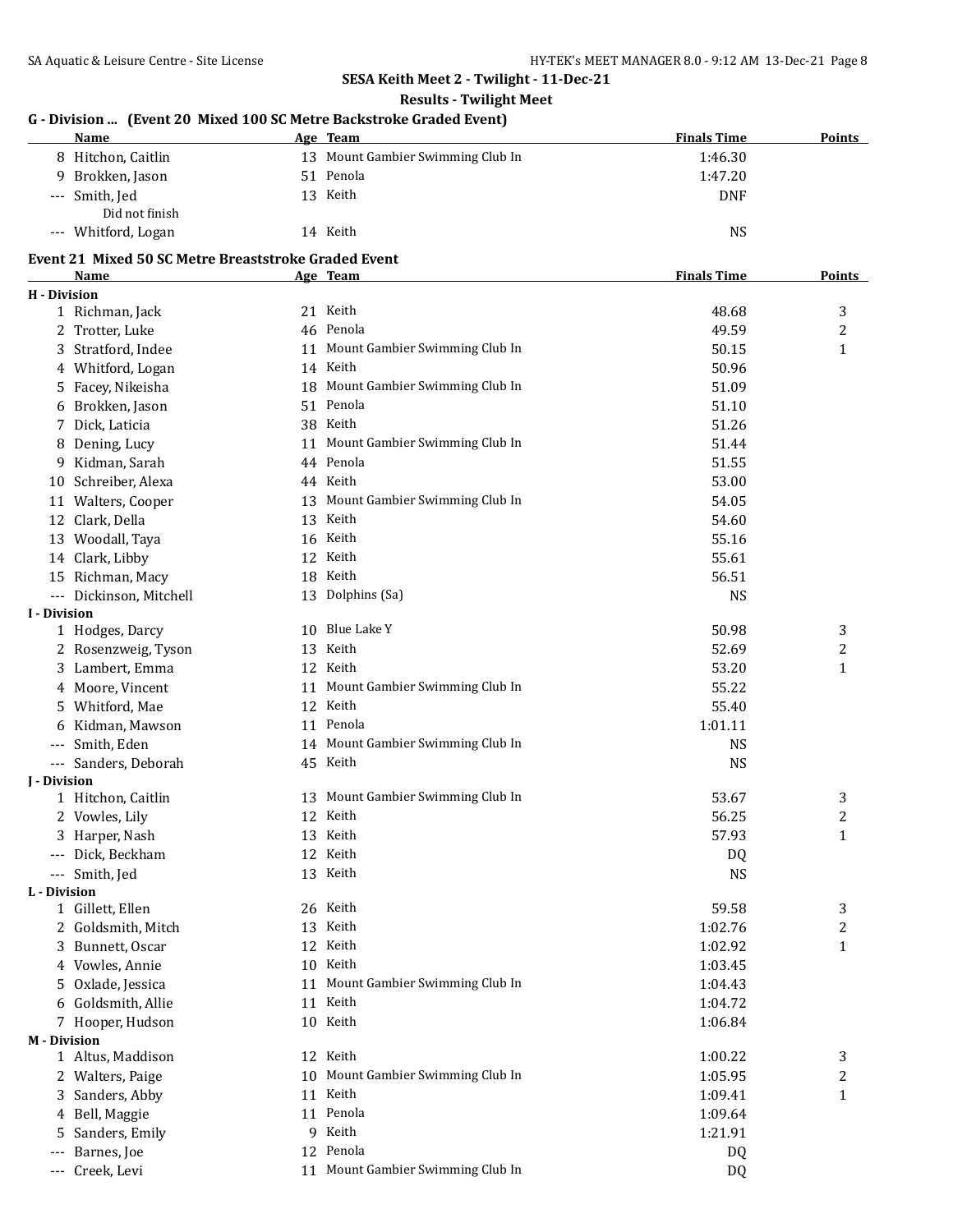## **Results - Twilight Meet**

## **N - Division ... (Event 21 Mixed 50 SC Metre Breaststroke Graded Event)**

|                     | Name                                                       |    | Age Team                          | <b>Finals Time</b> | <b>Points</b>    |
|---------------------|------------------------------------------------------------|----|-----------------------------------|--------------------|------------------|
| N - Division        |                                                            |    |                                   |                    |                  |
|                     | 1 Hitchon, Alex                                            |    | 11 Mount Gambier Swimming Club In | 1:08.64            | 3                |
|                     | 2 Kidman, Tait                                             |    | 9 Penola                          | 1:09.43            | 2                |
|                     | 3 Bullock, Lacey                                           |    | 11 Penola                         | 1:12.98            | $\mathbf{1}$     |
|                     | 4 Brokken, Alida                                           |    | 10 Penola                         | 1:20.49            |                  |
|                     | --- Grey-Smith, Sally                                      |    | 11 Penola                         | DQ                 |                  |
|                     | --- Conlon, Caitlyn                                        |    | 20 Keith                          | DQ                 |                  |
| <b>0</b> - Division |                                                            |    |                                   |                    |                  |
|                     | 1 Little, Kiahna                                           |    | 10 Mount Gambier Swimming Club In | 1:06.81            | 3                |
|                     | 2 Jones, Riley                                             |    | 11 Keith                          | 1:08.38            | 2                |
|                     | 3 Rehn, Aria                                               |    | 9 Keith                           | 1:25.99            | 1                |
| P - Division        |                                                            |    |                                   |                    |                  |
|                     | 1 Gill-O'Donovan, Oisin                                    |    | 11 Dolphins (Sa)                  | 1:11.77            | 3                |
|                     | 2 Bunnett, Hazel                                           |    | 9 Keith                           | 1:16.36            | $\overline{c}$   |
|                     | 3 Dodson, Flynn                                            | 10 | Dolphins (Sa)                     | 1:17.43            | 1                |
|                     | 4 Bullock, Chloe                                           |    | 8 Penola                          | 1:32.42            |                  |
|                     | --- Dickinson, Harry                                       |    | 9 Dolphins (Sa)                   | <b>DNF</b>         |                  |
|                     | Did not finish                                             |    |                                   |                    |                  |
| <b>0</b> - Division |                                                            |    |                                   |                    |                  |
|                     | 1 Tink, Matilda                                            |    | 9 Dolphins (Sa)                   | 1:15.09            | 3                |
|                     | 2 Vivian, Pippa                                            | 9  | Dolphins (Sa)                     | 1:15.21            | $\boldsymbol{2}$ |
|                     | 3 Krop, Maryke                                             | 75 | Keith                             | 1:29.77            | $\mathbf{1}$     |
|                     | 4 Dick, Kensie                                             | 9  | Keith                             | 1:34.30            |                  |
|                     | 5 Grewal, Primrose                                         |    | 9 Penola                          | 1:37.14            |                  |
|                     | 6 Barnes, Cameron                                          |    | 9 Penola                          | 1:38.52            |                  |
|                     | --- Hoffmann, Alexis                                       |    | 11 Penola                         | DQ                 |                  |
|                     | <b>XCHP - Division</b>                                     |    |                                   |                    |                  |
|                     | 1 Tink, Harrison                                           |    | 11 Dolphins (Sa)                  | 56.51              | 3                |
|                     | Event 22 Mixed 100 SC Metre Breaststroke Graded Event      |    |                                   |                    |                  |
|                     | Name                                                       |    | Age Team                          | <b>Finals Time</b> | Points           |
| <b>D</b> - Division |                                                            |    |                                   |                    |                  |
|                     | 1 Rosenzweig, Zac                                          |    | 17 Keith                          | 1:28.29            | 3                |
| E - Division        |                                                            |    |                                   |                    |                  |
|                     | 1 Stratford, Elijah                                        |    | 15 Mount Gambier Swimming Club In | 1:34.39            | 3                |
| <b>F</b> - Division |                                                            |    |                                   |                    |                  |
|                     | 1 Edwards, Lucy                                            |    | 14 Mount Gambier Swimming Club In | 1:38.42            | 3                |
|                     | 2 Lowe, Haydn                                              |    | 13 Blue Lake Y                    | 1:38.92            | $\overline{2}$   |
|                     | 3 Flowers, Keira                                           |    | 14 Blue Lake Y                    | 1:45.15            | 1                |
|                     | 4 Smith, Sonia                                             |    | 44 Keith                          | 1:46.84            |                  |
| <b>G</b> - Division |                                                            |    |                                   |                    |                  |
|                     | 1 Scott, Charlotte                                         |    | 15 Mount Gambier Swimming Club In | 1:44.15            | 3                |
|                     | 2 Schmerl, Jonathan                                        |    | 21 Keith                          | 1:46.40            | 2                |
|                     | Event 23 Female 8 & Under 25 SC Metre Freestyle Aged Event |    |                                   |                    |                  |
|                     | Name                                                       |    | Age Team                          | <b>Finals Time</b> | <b>Points</b>    |
|                     | 1 Bullock, Chloe                                           |    | 8 Penola                          | 25.20              | 3                |
|                     | 2 Gill-O'Donovan, Cora                                     |    | 8 Dolphins (Sa)                   | 30.89              | 2                |
|                     | 3 Clark, Elsie                                             |    | 7 Keith                           | 49.64              | 1                |
|                     | --- Dickinson, Molly                                       |    | 6 Dolphins (Sa)                   | <b>NS</b>          |                  |
|                     |                                                            |    |                                   |                    |                  |
|                     | Event 23 Male 8 & Under 25 SC Metre Freestyle Aged Event   |    |                                   |                    |                  |
|                     | Name                                                       |    | Age Team                          | <b>Finals Time</b> | <u>Points</u>    |
|                     | 1 Sanders, Patrick                                         |    | 7 Keith                           | 33.80              | 3                |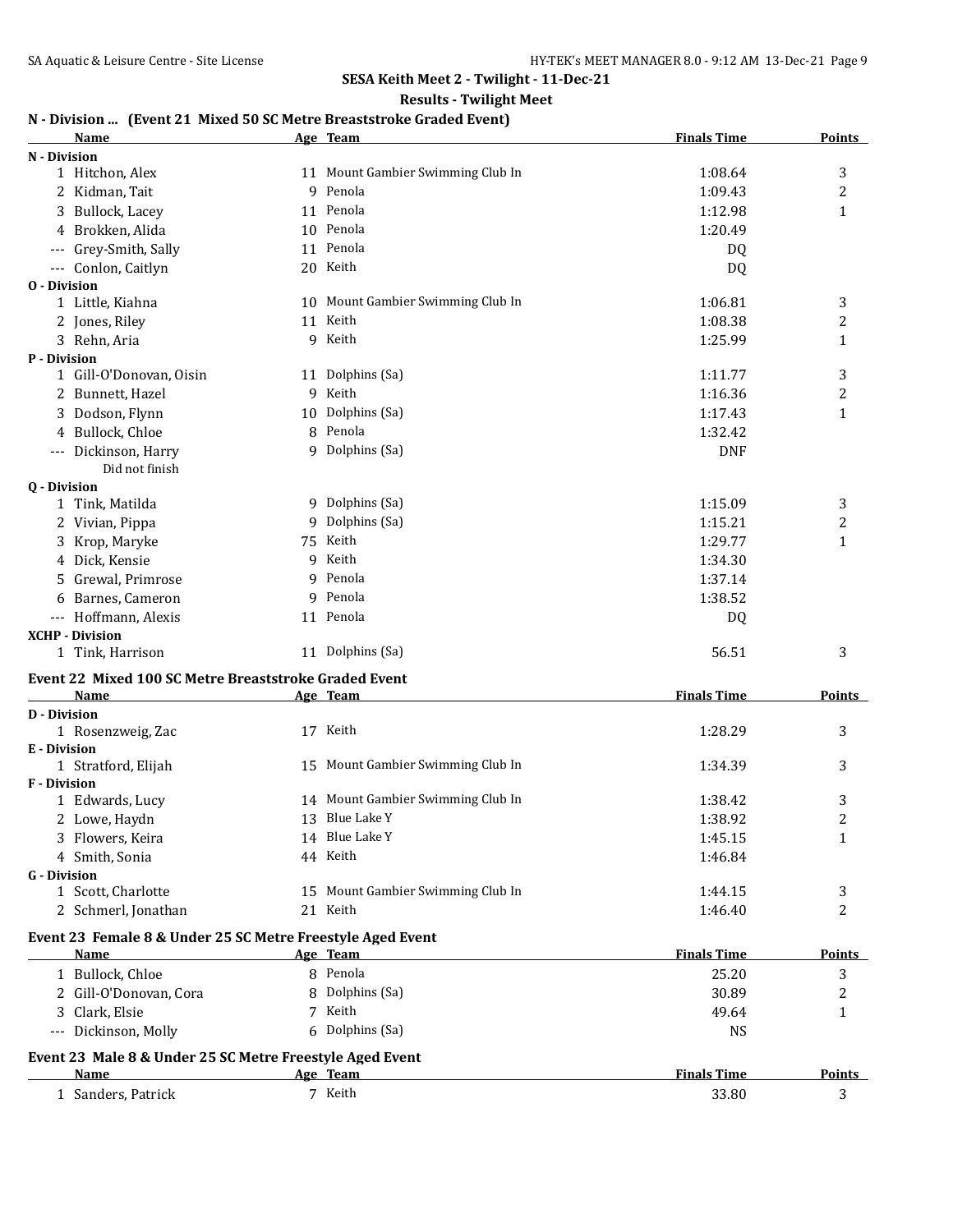### **Results - Twilight Meet**

## **Event 25 Female 9-10 25 SC Metre Freestyle Aged Event**

| Name             |                                                                                                                                                                                                                                           |        |                                                                                                                                                  | <b>Points</b>                  |
|------------------|-------------------------------------------------------------------------------------------------------------------------------------------------------------------------------------------------------------------------------------------|--------|--------------------------------------------------------------------------------------------------------------------------------------------------|--------------------------------|
|                  |                                                                                                                                                                                                                                           |        | 18.91                                                                                                                                            | 3                              |
|                  | 10                                                                                                                                                                                                                                        | Keith  | 21.10                                                                                                                                            | 2                              |
|                  |                                                                                                                                                                                                                                           |        | 22.16                                                                                                                                            | 1                              |
|                  | 9                                                                                                                                                                                                                                         |        | 22.29                                                                                                                                            |                                |
|                  | 10                                                                                                                                                                                                                                        | Keith  | 22.66                                                                                                                                            |                                |
|                  | 9                                                                                                                                                                                                                                         | Keith  | 22.73                                                                                                                                            |                                |
|                  | 10                                                                                                                                                                                                                                        | Keith  | 23.25                                                                                                                                            |                                |
|                  | 9                                                                                                                                                                                                                                         |        | 23.62                                                                                                                                            |                                |
|                  |                                                                                                                                                                                                                                           |        | 23.98                                                                                                                                            |                                |
| Vowles, Annie    | 10                                                                                                                                                                                                                                        | Keith  | 24.60                                                                                                                                            |                                |
|                  | 9                                                                                                                                                                                                                                         |        | 25.13                                                                                                                                            |                                |
| Bunnett, Hazel   | 9                                                                                                                                                                                                                                         |        | 27.19                                                                                                                                            |                                |
|                  | 9                                                                                                                                                                                                                                         |        | 28.08                                                                                                                                            |                                |
|                  | 9                                                                                                                                                                                                                                         | Keith  | 29.40                                                                                                                                            |                                |
| Grewal, Primrose | 9.                                                                                                                                                                                                                                        | Penola | 39.23                                                                                                                                            |                                |
|                  | 1 Walters, Paige<br>2 O'Connor, Ashlyn<br>3 Brokken, Alida<br>4 Vivian, Pippa<br>5 Morcom, Pippa<br>6 Rehn, Aria<br>7 Appelkamp, Lily<br>8 Dick, Kensie<br>9 Little, Kiahna<br>Warnest, Lilly<br>11<br>Tink, Matilda<br>14 Sanders, Emily |        | 10 Mount Gambier Swimming Club In<br>10 Penola<br>Dolphins (Sa)<br>Keith<br>10 Mount Gambier Swimming Club In<br>Keith<br>Keith<br>Dolphins (Sa) | <b>Finals Time</b><br>Age Team |

## **Event 26 Male 9-10 25 SC Metre Freestyle Aged Event**

| Name                 |     | Age Team                         | <b>Finals Time</b> | Points |
|----------------------|-----|----------------------------------|--------------------|--------|
| 1 Dodson, Flynn      |     | 10 Dolphins (Sa)                 | 22.35              | 3      |
| 2 Hooper, Hudson     |     | 10 Keith                         | 23.12              | າ      |
| 3 Warnest, Jerry     | 10- | Keith                            | 24.86              |        |
| 4 Kidman, Tait       |     | 9 Penola                         | 25.33              |        |
| 5 Rayson, Charlie    | 10- | Keith                            | 26.08              |        |
| 6 Goldsmith, Hayden  | 9   | Keith                            | 28.63              |        |
| 7 Moore, Harvey      |     | 9 Mount Gambier Swimming Club In | 31.67              |        |
| 8 Barnes, Cameron    | q   | Penola                           | 34.12              |        |
| --- Dickinson, Harry |     | Dolphins (Sa)                    | NS                 |        |

# **Event 27 Female 11-12 25 SC Metre Freestyle Aged Event**

|              | Name                 |    | Age Team                       | <b>Finals Time</b> | <b>Points</b>  |
|--------------|----------------------|----|--------------------------------|--------------------|----------------|
|              | 1 Dening, Lucy       | 11 | Mount Gambier Swimming Club In | 16.16              | 3              |
| $\mathbf{Z}$ | Whitford, Mae        | 12 | Keith                          | 16.82              | $\overline{2}$ |
|              | 3 Stratford, Indee   | 11 | Mount Gambier Swimming Club In | 17.74              | щ              |
|              | 4 Altus, Maddison    | 12 | Keith                          | 17.91              |                |
|              | 5 Lambert, Emma      | 12 | Keith                          | 18.08              |                |
|              | 6 Clark, Libby       | 12 | Keith                          | 18.27              |                |
|              | 7 Vowles, Lily       | 12 | Keith                          | 19.19              |                |
|              | 8 Bullock, Lacey     | 11 | Penola                         | 19.87              |                |
| 9.           | Oxlade, Jessica      | 11 | Mount Gambier Swimming Club In | 20.04              |                |
| 10           | Warnest, Charley     | 12 | Keith                          | 20.58              |                |
| 11           | Bell, Maggie         | 11 | Penola                         | 21.75              |                |
| 12           | Hoffmann, Alexis     | 11 | Penola                         | 23.23              |                |
| 13           | Sanders, Abby        | 11 | Keith                          | 23.33              |                |
| 14           | Morcom, Lucy         | 11 | Keith                          | 23.59              |                |
| 15           | Goldsmith, Allie     | 11 | Keith                          | 23.75              |                |
|              | 16 Grey-Smith, Sally | 11 | Penola                         | 26.22              |                |

#### **Event 28 Male 11-12 25 SC Metre Freestyle Aged Event**

| <b>Name</b>      |    |                                | <b>Finals Time</b>                                                                                                                   | <b>Points</b> |
|------------------|----|--------------------------------|--------------------------------------------------------------------------------------------------------------------------------------|---------------|
| 1 Moore, Vincent |    |                                | 17.80                                                                                                                                |               |
| 2 Tink, Harrison | 11 |                                | 18.18                                                                                                                                |               |
| 3 Dick, Beckham  |    |                                | 18.50                                                                                                                                |               |
| 4 Hitchon, Alex  |    |                                | 19.42                                                                                                                                |               |
| 5 Jones, Riley   | 11 |                                | 19.77                                                                                                                                |               |
| 6 Creek, Levi    |    | Mount Gambier Swimming Club In | 19.90                                                                                                                                |               |
| 7 Bunnett, Oscar |    |                                | 20.11                                                                                                                                |               |
|                  |    | 11<br>11                       | Age Team<br>11 Mount Gambier Swimming Club In<br>Dolphins (Sa)<br>12 Keith<br>Mount Gambier Swimming Club In<br>Keith<br>Keith<br>12 |               |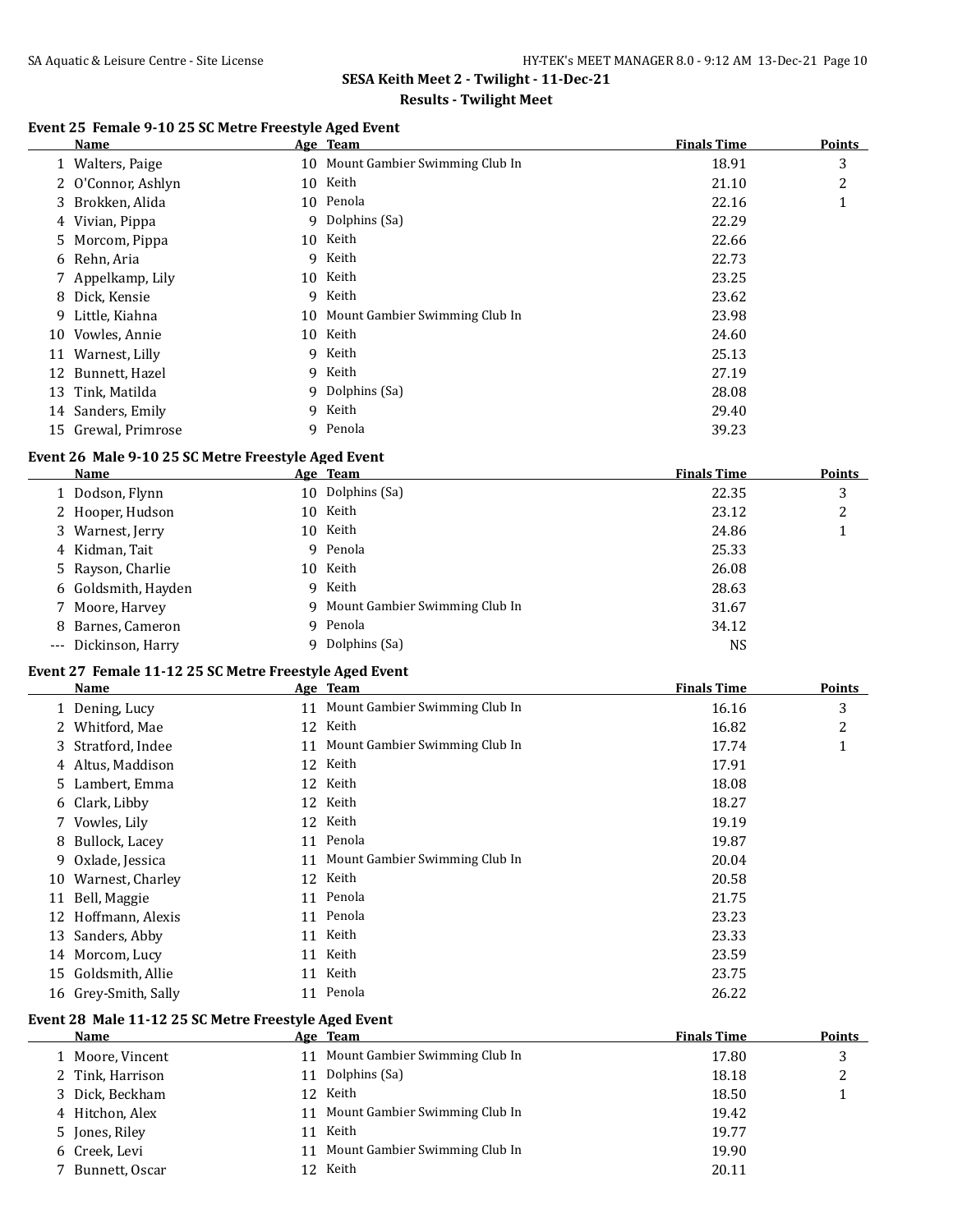#### **Results - Twilight Meet**

#### **(Event 28 Male 11-12 25 SC Metre Freestyle Aged Event)**

| Name                     |    | Age Team         | <b>Finals Time</b> | <b>Points</b> |
|--------------------------|----|------------------|--------------------|---------------|
| 8 Smith, Isaac           | 11 | Keith            | 20.23              |               |
| 9 Kidman, Mawson         |    | 11 Penola        | 21.00              |               |
| 10 Dodson, Cooper        |    | 12 Dolphins (Sa) | 21.63              |               |
| 11 Martin, Harry         | 12 | Keith            | 21.96              |               |
| 12 Gill-O'Donovan, Oisin | 11 | Dolphins (Sa)    | 22.77              |               |
| 13 Barnes, Joe           |    | 12 Penola        | 23.00              |               |

#### **Event 29 Female 13-14 25 SC Metre Freestyle Aged Event**

| Name             |    | Age Team                          | <b>Finals Time</b> | <b>Points</b> |
|------------------|----|-----------------------------------|--------------------|---------------|
| Flowers, Keira   | 14 | Blue Lake Y                       | 14.81              |               |
| 2 Edwards, Lucy  |    | 14 Mount Gambier Swimming Club In | 15.42              | ∸             |
| Hitchon, Caitlin |    | 13 Mount Gambier Swimming Club In | 17.41              |               |
| 4 Clark, Della   |    | 13 Keith                          | 19.01              |               |
| --- Smith, Eden  |    | 14 Mount Gambier Swimming Club In | NS                 |               |

#### **Event 30 Male 13-14 25 SC Metre Freestyle Aged Event**

| Name                    |     | Age Team                          | <b>Finals Time</b> | Points |
|-------------------------|-----|-----------------------------------|--------------------|--------|
| 1 Whitford, Logan       |     | 14 Keith                          | 14.91              | 3      |
| 2 Lowe, Haydn           |     | 13 Blue Lake Y                    | 15.24              |        |
| 3 Harper, Nash          | 13  | Keith                             | 16.28              |        |
| 4 Walters, Cooper       |     | 13 Mount Gambier Swimming Club In | 17.35              |        |
| 5 Rosenzweig, Tyson     |     | 13 Keith                          | 17.65              |        |
| 6 O'Connor, Declan      |     | 14 Keith                          | 18.54              |        |
| 7 Goldsmith, Mitch      | 13  | Keith                             | 18.81              |        |
| --- Dickinson, Mitchell | 13  | Dolphins (Sa)                     | NS.                |        |
| --- Smith, Jed          | 13. | Keith                             | <b>NS</b>          |        |

#### **Event 30 Male 15-16 25 SC Metre Freestyle Aged Event**

| Name                                                   | Team<br>Age                       | <b>Finals Time</b> | Points |
|--------------------------------------------------------|-----------------------------------|--------------------|--------|
| 1 Stratford, Elijah                                    | 15 Mount Gambier Swimming Club In | 14.25              |        |
| Event 31 Female 15-16 25 SC Metre Freestyle Aged Event |                                   |                    |        |

### **Name Age** Team *Age* **Peam Finals Time Points** 1 Scott, Charlotte 15 Mount Gambier Swimming Club In 17.00 3 2 Woodall, Taya 16 Keith 17.09 2 3 Dick, Kali 15 Keith 17.66 1

#### **Event 31 Female 17-24 25 SC Metre Freestyle Aged Event**

| <b>Name</b>       | Team<br>Age                       | <b>Finals Time</b> | <b>Points</b> |
|-------------------|-----------------------------------|--------------------|---------------|
| 1 Facey, Nikeisha | 18 Mount Gambier Swimming Club In | 16.77              | ັ             |
| 2 Richman, Macy   | Keith<br>18                       | 17.46              |               |
| Conlon, Caitlyn   | Keith<br>20                       | 23.79              |               |

#### **Event 31 Female 25 & Over 25 SC Metre Freestyle Aged Event**

| Name                  | Age Team  | <b>Finals Time</b> | <b>Points</b> |
|-----------------------|-----------|--------------------|---------------|
| 1 Smith, Sonia        | 44 Keith  | 16.14              | 3             |
| 2 Appelkamp, Riki-Lee | 39 Keith  | 18.27              | າ<br>▵        |
| 3 Schreiber, Alexa    | 44 Keith  | 19.49              |               |
| 4 Dick, Laticia       | 38 Keith  | 19.93              |               |
| 5 Kidman, Sarah       | 44 Penola | 20.47              |               |
| 6 Sanders, Deborah    | 45 Keith  | 20.95              |               |
| 7 Gillett, Ellen      | 26 Keith  | 22.78              |               |
| 8 Krop, Maryke        | 75 Keith  | 32.66              |               |
|                       |           |                    |               |

#### **Event 34 Male 17-24 25 SC Metre Freestyle Aged Event**

| Name                                  | Age Team | <b>Finals Time</b> | <b>Points</b> |
|---------------------------------------|----------|--------------------|---------------|
| <sup>'1</sup> Rosenzweig, Zac<br>$*1$ | Keith    | 14.42              | 2.50          |
| *1 Schmerl, Jonathan                  | Keith    | 14.42              | 2.50          |